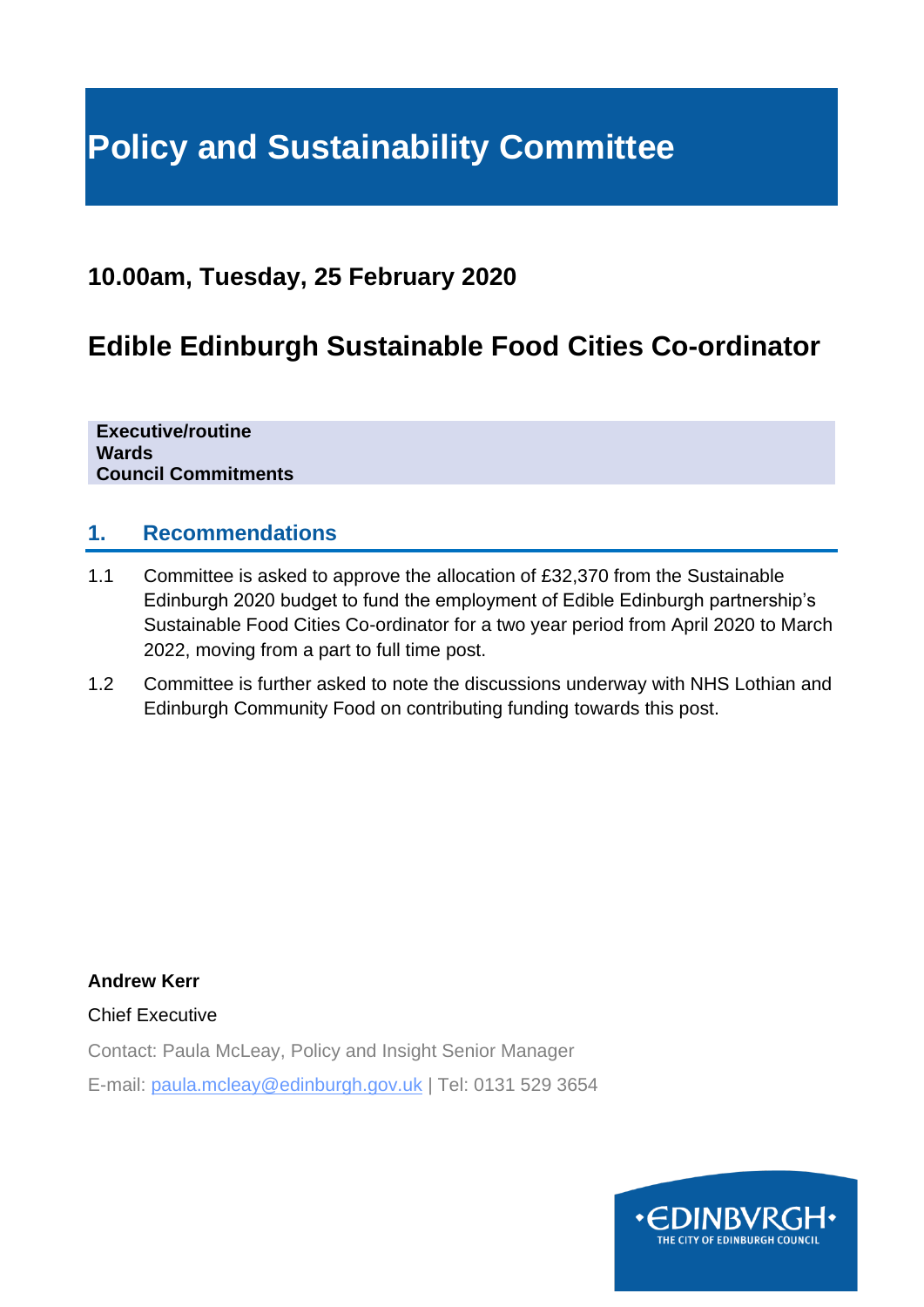**Report**

# **Edible Edinburgh Sustainable Food Cities Co-ordinator**

#### **2. Executive Summary**

- 2.1 Edible Edinburgh's part-time (0.6 FTE) Sustainable Food Cities (SFC) Co-ordinator has been in post since September 2018 funded through grants awarded from the Sustainable Food Cities (SFC) network with match funding provided by the Council. The SFC Co-ordinator post is hosted by Edinburgh Community Food.
- 2.2 It is proposed to make the Co-ordinator post full-time to cover the time period until March 2022. This will require additional funding from the Council. Council funding for this post comes from the remainder of a historic sustainability budget fund that was agreed as part of the Council's budgetary process in February 2012. This is possible due to an underspend in the amount allocated to the establishment of the Saughton micro hydro scheme; this has arisen due to the Council securing external grant funding for part of the hydro scheme project.
- 2.3 The funding already provided by the Council and the additional funding that would be required are detailed in the main part of this report.

#### **3. Background**

- 3.1 In May 2019 the Council set the ambitious target of becoming carbon neutral by 2030. Food plays a crucial role in helping us achieve this as well as helping to tackle other key issues, in relation to sustainability, poverty alleviation and health.
- 3.2 Edible Edinburgh is a cross-sectoral partnership established in 2013 that includes representatives from the Council and NHS health services, further and higher education, community food and sustainability sector, national food and waste reduction organisations, business and greenspace sectors. The partnership is chaired by the Council's Sustainability Champion, Councillor George Gordon.
- 3.3 The partnership's main focus is on poverty alleviation, healthy eating and wellbeing, local and sustainable food production, supply chains and markets, reduction of food waste, climate change and biodiversity, and raising public and business awareness and participation.
- 3.4 Edinburgh was one of the founding members of the SFC network, which now has over 57 network members across the UK. SFC is a partnership programme run by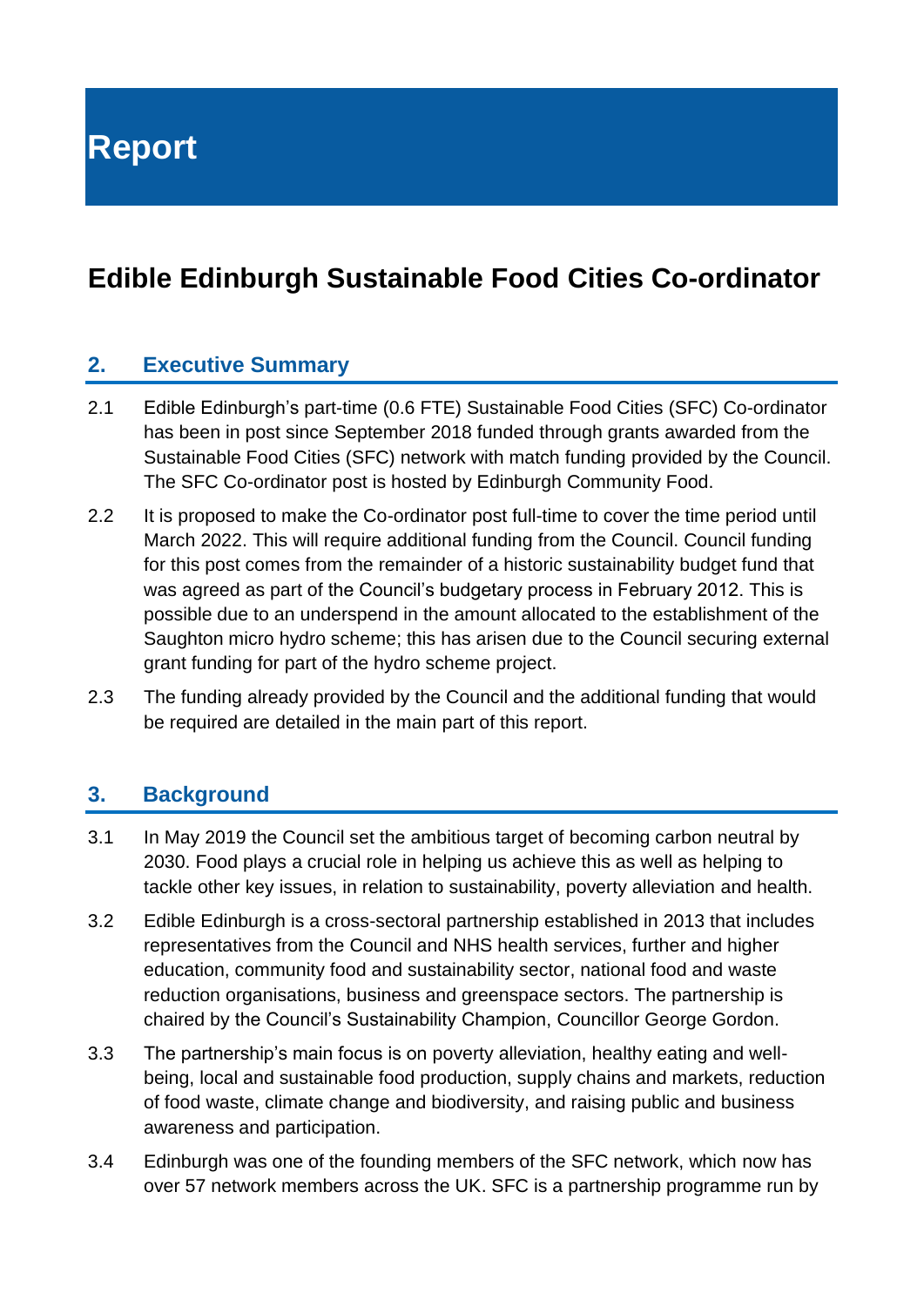the Soil Association, Food Matters and Sustain. The SFC approach involves establishing an effective cross-sector food partnership, embedding healthy sustainable food in policy and developing and delivering a food strategy and action plan. SFC have proposed a new regional approach with new resources and an office in Scotland. This presents opportunities for Edinburgh to benefit from additional SFC resources and capacity, and possible funding opportunities. Edible Edinburgh has also benefited from SFC campaign funding and will aim to do so going forward.

- 3.5 In September 2018, through an SFC grant match-funded by the Council, a Sustainable Food Cities Co-ordinator for Edible Edinburgh was appointed for one year followed by a six-month extension to this post, funded solely by the Council.
- 3.6 Since the appointment of the Sustainable Food Co-ordinator, the Edible Edinburgh partnership:
	- 3.6.1 Achieved SFC Bronze accreditation the second city in Scotland to do so. This has helped increase the partnership's membership, profile and recognition of its work across the city.
	- 3.6.2 Established working groups to take forward specific areas of the sustainable food agenda in relation to health and wellbeing, land use, food economy, food waste and cultural change. The partnership's health and wellbeing sub group has been working to reduce food insecurity, poverty and holiday hunger in the city and promoting access to affordable sustainable food. This includes overseeing participation in Veg Cities and Veg Power campaigns and helping deliver Edinburgh's Holiday Hunger programme.
	- 3.6.3 Held its first citywide Food Summit and hosted the partnership's first Business Breakfast, held in the Edinburgh International Conference Centre. This event opened up dialogue on how food and related businesses can contribute to making Edinburgh a sustainable food city. A new Good Food Business Charter was also launched at the breakfast.
	- 3.6.4 Held a number of community and partnership events feeding into the development of Edinburgh's first Food Growing Strategy.

## **4. Main report**

- 4.1 Edible Edinburgh's SFC Co-ordinator has been in post since September 2018. Funding for this post ends on 29 February 2020. In this 18 month period, the Council's financial contribution has been £20,000 with £10,000 provided through grant funding from the SFC network and a £3,000 contribution from Edinburgh Community Food, who host the SFC Co-ordinator post.
- 4.2 Going forward, the Council has committed a further £10,000 towards funding the SFC Co-ordinator post for a further year from April 2020 to March 2021, with £20,000 provided by grant funding from the SFC network to cover a two year period from April 2020 to March 2022.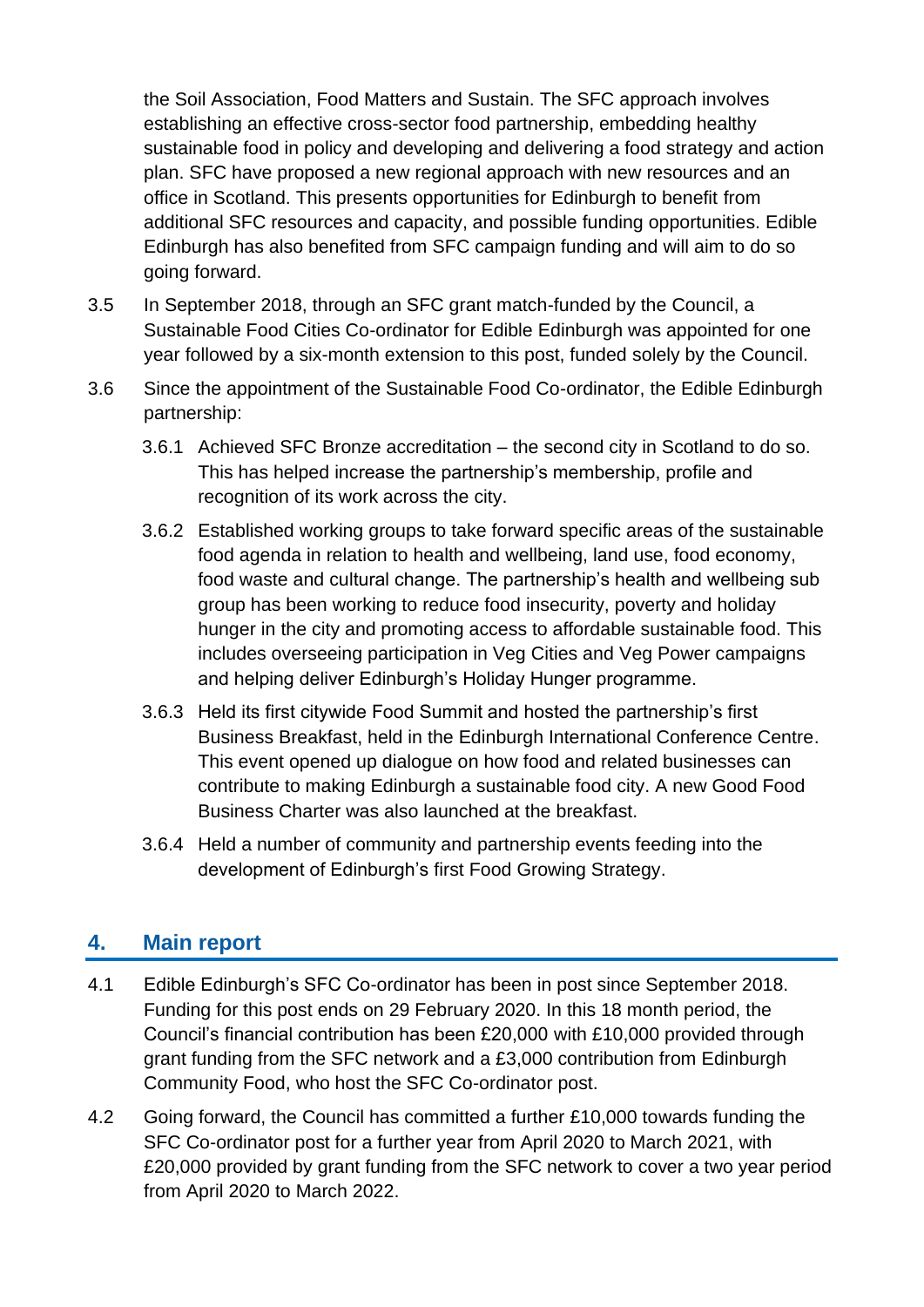- 4.3 £1,830 would be required to fund the Co-ordinator post for March as funding for this post ends in February 2020.
- 4.4 It is proposed to make the Co-ordinator post full-time from April 2020. If full-time, the Co-ordinator salary would rise to £26,000 per annum. If national insurance and pension costs are added, costs would be around £29,170 per annum.
- 4.5 Edinburgh Community Food (ECF), who are hosting the Co-ordinator post, are contributing £1,500 per year towards hosting, which they have estimated as costing £2,600 per year. They therefore need our support for the remaining £1,100 hosting cost per year. This would bring total costs for the Co-ordinator post from March 2020 to March 2020 to £32,370.
- 4.6 An additional £10,270 in 2020/21 and £20,270 in 2021/22 would therefore be required to augment the funding in place from SFC and ECF to cover these costs. This cost can be met from funding previously agreed by the Council to support sustainability projects.
- 4.7 Making this post full-time would help Edinburgh achieve SFC Silver Award accreditation and free up Council officer capacity and resources.
- 4.8 Discussion is underway with Edible Edinburgh partners on contributing financially to the Co-ordinator post. An important strand of the Co-ordinator role going forward will be on financing of the partnership and the co-ordinator post, as well as research into other food partnership models that Edible Edinburgh could replicate to become self-financing in the future.

# **5. Next Steps**

- 5.1 If the additional monies are approved by Committee for the employment of Edible Edinburgh's Sustainable Food Co-ordinator on a full-time basis, then next steps include:
	- 5.1.1 Continuing dialogue with Edible Edinburgh partners on contributing financially to the Edible Edinburgh partnership to remove reliance on the Council as sole partnership match funder for the SFC grant allocation
	- 5.1.2 Ensuring a core part of the Co-ordinator's work going forward will be to look at viable alternative models for how Edible Edinburgh is constructed and to source grant and other types of funding to ensure that partnership continues to be financially viable.
	- 5.1.3 Working with SFC on their proposed Scottish regional approach to ensure that Edinburgh benefits from these plans and any funding that may arise from this.